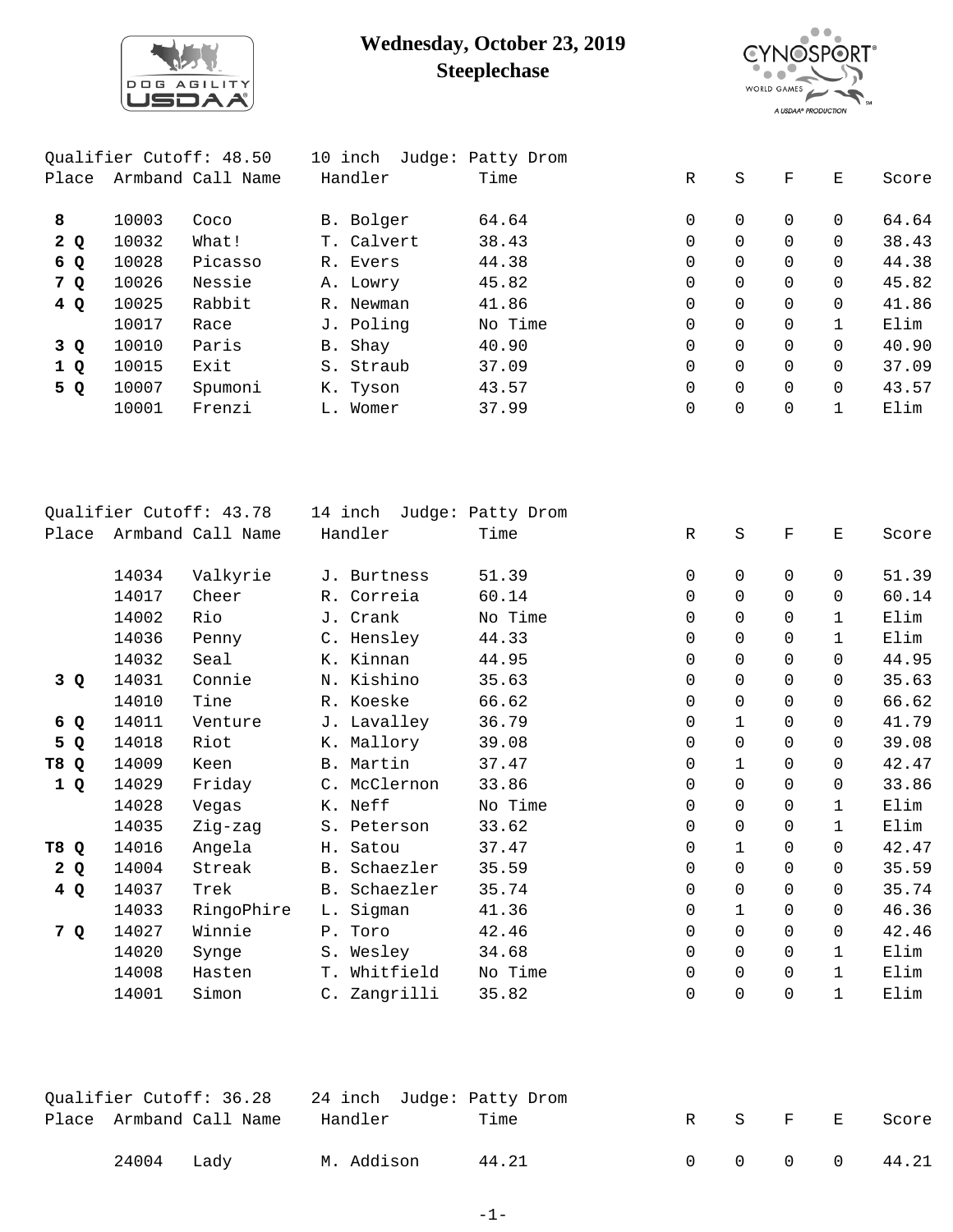|     | 24017 | Anubis  |       | K. Almasy     | 38.21   | $\mathbf 0$ | $\mathbf{1}$   | $\Omega$            | $\Omega$     | 43.21 |
|-----|-------|---------|-------|---------------|---------|-------------|----------------|---------------------|--------------|-------|
|     | 24038 | Shibumi |       | L. Andrews    | 30.82   | $\mathbf 0$ | $\Omega$       | $\Omega$            | $\mathbf{1}$ | Elim  |
| 5 Q | 24028 | Rocky   |       | R. Carlson    | 27.71   | 0           | $\mathbf{1}$   | $\Omega$            | 0            | 32.71 |
|     | 24027 | Solo    |       | A. Castro     | 42.41   | $\mathbf 0$ | $\Omega$       | $\Omega$            | $\Omega$     | 42.41 |
| 13Q | 24050 | Misty   |       | P. Cinotto    | 35.39   | 0           | $\Omega$       | $\Omega$            | $\Omega$     | 35.39 |
| 10Q | 24012 | Rascal  |       | P. Cinotto    | 34.24   | $\mathbf 0$ | $\overline{0}$ | $\Omega$            | $\Omega$     | 34.24 |
| 8 Q | 24034 | Rush    |       | T. Duncan     | 28.69   | 0           | $\mathbf 1$    | 0                   | 0            | 33.69 |
|     | 24053 | Justice |       | L. Elson      | 37.35   | 0           | $\Omega$       | $\Omega$            | $\mathbf{1}$ | Elim  |
| 1Q  | 24021 | Amigo   |       | G. Friedl     | 27.88   | 0           | $\mathbf 0$    | $\Omega$            | $\Omega$     | 27.88 |
| 14Q | 24024 | Wycked  |       | L. Goguen     | 30.49   | $\mathbf 0$ | $\mathbf 1$    | $\mathbf 0$         | 0            | 35.49 |
|     | 24041 | Xarya   |       | S. Greenholt  | No Time | 0           | $\mathbf 0$    | $\mathbf 0$         | $\mathbf 1$  | Elim  |
| 15Q | 24013 | Dezi    |       | L. Husson     | 31.24   | $\mathbf 0$ | $\mathbf 1$    | $\Omega$            | $\Omega$     | 36.24 |
|     | 20003 | Jaxon   |       | R. Kalmanson  | 40.13   | 0           | $\Omega$       | $\Omega$            | 0            | 40.13 |
|     | 24007 | Electra |       | J. Kerwick    | 40.55   | $\mathbf 0$ | $\overline{0}$ | $\mathbf 0$         | $\mathbf{1}$ | Elim  |
|     | 24056 | Syn     |       | G. LaPorte    | 35.26   | 0           | 0              | $\Omega$            | $\mathbf{1}$ | Elim  |
|     | 24057 | Cephus  |       | S. LeBlanc    | 32.25   | 0           | $\overline{2}$ | $\Omega$            | $\Omega$     | 42.25 |
| 7 Q | 24022 | Race'N  |       | N. Lende      | 33.69   | 0           | $\mathbf 0$    | $\Omega$            | 0            | 33.69 |
|     | 24001 | Bang    |       | M. Martimo    | 32.15   | $\mathbf 0$ | $\mathbf 1$    | $\mathbf 0$         | 0            | 37.15 |
|     | 24035 | Zipper  |       | S. Melko      | No Time | 0           | 0              | $\Omega$            | $\mathbf{1}$ | Elim  |
|     | 24015 | Westley |       | M. Metelko    | 33.39   | 0           | $\overline{2}$ | $\Omega$            | $\mathbf{1}$ | Elim  |
|     | 24020 | Luca    |       | A. Morimi     | No Time | 0           | 0              | $\Omega$            | $\mathbf{1}$ | Elim  |
| 9 Q | 24025 | Gambit  |       | A. Nottestad  | 29.07   | 0           | $\mathbf 1$    | 0                   | $\Omega$     | 34.07 |
|     | 24006 | Sly     |       | J. Pretli     | 36.36   | 0           | $\mathbf 0$    | $\Omega$            | $\mathbf{1}$ | Elim  |
|     | 24040 | Dodge   |       | D. Pubillones | 35.53   | $\Omega$    | $\overline{2}$ | $\Omega$            | $\Omega$     | 45.53 |
| 11Q | 24009 | Lainey  |       | D. Rohaus     | 29.86   | $\mathbf 0$ | $\mathbf 1$    | $\Omega$            | 0            | 34.86 |
| 2Q  | 24023 | Six     |       | K. Smith      | 29.35   | $\Omega$    | $\Omega$       | $\Omega$            | $\Omega$     | 29.35 |
|     | 24018 | Expo    |       | W. Sommer     | 40.49   | 0           | $\Omega$       | $\Omega$            | $\mathbf{1}$ | Elim  |
| 3Q  | 24002 | Moana   | Ν.    | Sugimoto      | 29.85   | $\mathbf 0$ | $\Omega$       | $\Omega$            | $\Omega$     | 29.85 |
| 6 Q | 24048 | Clip    | R.    | Sutherland    | 33.42   | $\mathbf 0$ | $\Omega$       | $\Omega$            | 0            | 33.42 |
| 4Q  | 24060 | Skeeter |       | R. Thrift     | 30.66   | $\mathbf 0$ | $\mathbf 0$    | $\Omega$            | $\Omega$     | 30.66 |
|     | 24032 | Sniper  |       | G. Tubbs      | 30.07   | $\mathsf 0$ | $\mathbf{1}$   | $\overline{0}$      | 0            | 35.07 |
| 12Q | 24047 | Loka    | $S$ . | Tumanova      | Absent  |             |                |                     |              |       |
|     | 24044 |         |       |               | 43.44   |             | $\mathsf 0$    | $\mathsf{O}\xspace$ |              | 43.44 |
|     |       | Burton  |       | X. Yao        |         | 0           |                |                     | 0            |       |

| Qualifier Cutoff: 40.55 |       | 16 inch           | Judge: Patty Drom |         |             |              |                |          |       |
|-------------------------|-------|-------------------|-------------------|---------|-------------|--------------|----------------|----------|-------|
| Place                   |       | Armband Call Name | Handler           | Time    | R           | $\rm S$      | $\mathbf F$    | Ε        | Score |
|                         |       |                   |                   |         |             |              |                |          |       |
| 1 Q                     | 16046 | Moose             | Y. Amano          | 29.97   | 0           | $\mathbf 0$  | $\mathbf 0$    | 0        | 29.97 |
| 7 Q                     | 16024 | Motown            | S. Bekaert        | 31.23   | $\mathbf 0$ | $\mathbf{1}$ | $\Omega$       | $\Omega$ | 36.23 |
|                         | 16019 | Shadow            | H. Benson         | 38.59   | 0           | 2            | $\mathbf 0$    | 0        | 48.59 |
| 12                      | 16047 | Maybe             | M. Bishop         | 40.83   | $\mathbf 0$ | $\mathbf 0$  | $\mathbf 0$    | 0        | 40.83 |
| 9 Q                     | 16059 | Pawley            | A. Cook           | 36.64   | 0           | $\mathbf 0$  | $\overline{0}$ | 0        | 36.64 |
| 11Q                     | 16043 | Brittan           | J. Cowger         | 40.05   | $\mathbf 0$ | $\mathbf 0$  | $\Omega$       | $\Omega$ | 40.05 |
| 6 Q                     | 16018 | Lucky             | J. Crank          | 35.09   | 0           | $\mathbf 0$  | $\mathbf 0$    | 0        | 35.09 |
| 5 Q                     | 16031 | Zoey              | A. Crow           | 34.51   | $\mathbf 0$ | $\mathbf 0$  | $\mathbf 0$    | $\Omega$ | 34.51 |
|                         | 16027 | Ratchet           | N. Cush           | No Time | 0           | $\mathbf 0$  | $\mathbf 0$    | 1        | Elim  |
| 3 Q                     | 16008 | Joose             | K. Ferguson       | 34.05   | $\mathbf 0$ | $\Omega$     | $\Omega$       | $\Omega$ | 34.05 |
|                         | 16036 | Triton            | A. Fink           | No Time | 0           | $\mathbf 0$  | $\mathbf 0$    | 1        | Elim  |
|                         | 16053 | Thor              | C. Floyd          | 48.73   | $\mathbf 0$ | $\mathbf 0$  | $\overline{0}$ | 1        | Elim  |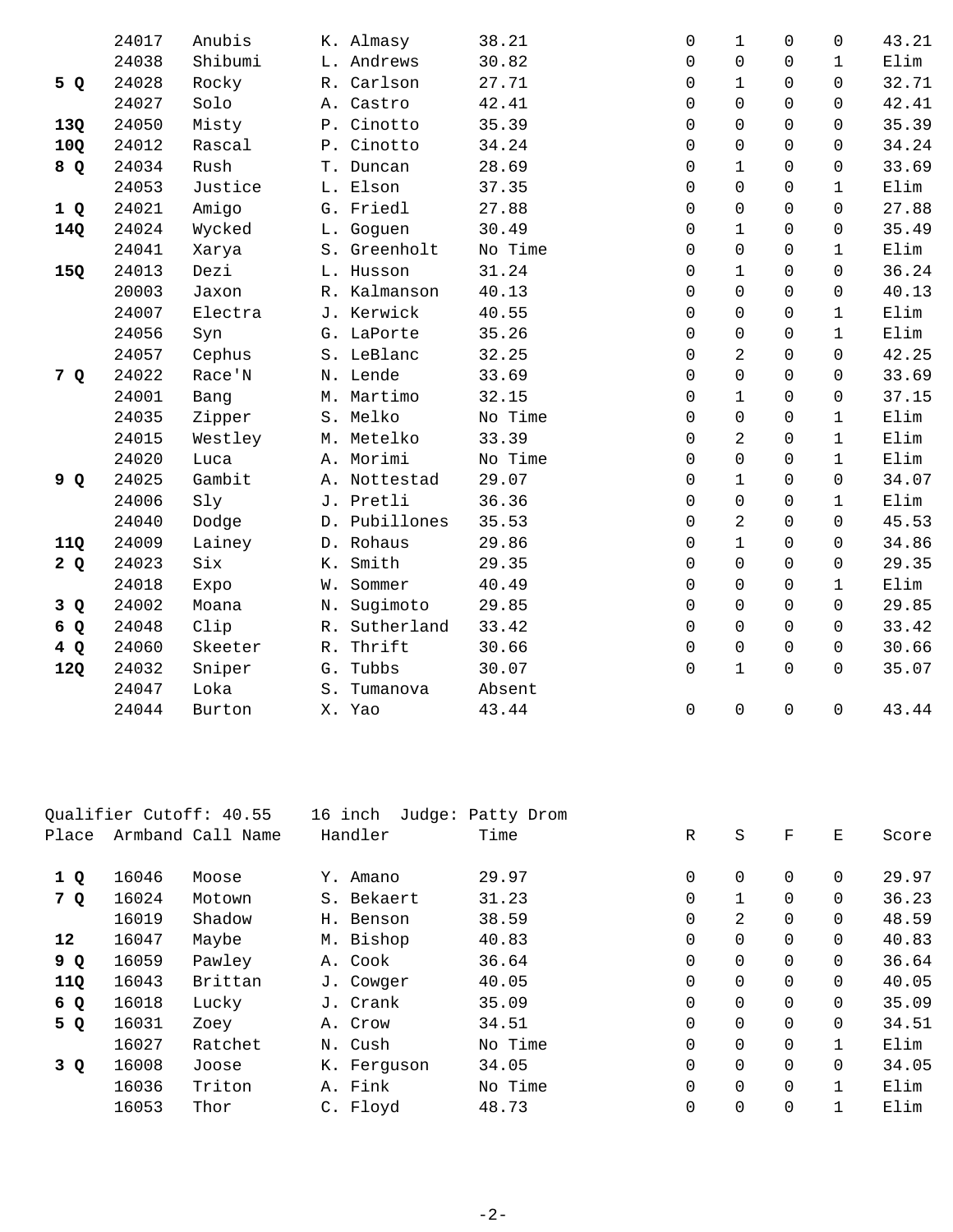|     | 16020 | Squirrel | K. Gloor                | No Time | 0           | 0        | $\Omega$ |          | Elim  |
|-----|-------|----------|-------------------------|---------|-------------|----------|----------|----------|-------|
|     | 16045 | Zivi     | J. Kozma                | No Time | 0           | $\Omega$ | $\Omega$ |          | Elim  |
| 10Q | 16017 | Teddy    | S. Lohrer               | 37.16   | 0           | 0        | $\Omega$ | $\Omega$ | 37.16 |
| 8 Q | 16033 | Char-Lee | M. Maeda                | 36.35   | 0           | $\Omega$ | $\Omega$ | $\Omega$ | 36.35 |
| 4Q  | 16014 | Decker   | Newman<br>R.            | 29.26   | 0           |          | $\Omega$ |          | 34.26 |
|     | 16038 | Jubilee  | P. Pantojas             | No Time | 0           | $\Omega$ | $\Omega$ |          | Elim  |
|     | 16005 | Lincoln  | E. Oueen                | 39.16   | 0           | 2        | 0        |          | Elim  |
|     | 16026 | Mambo    | J. Ramirez              | No Time | $\mathbf 0$ | $\Omega$ | $\Omega$ |          | Elim  |
|     | 16009 | Switch   | K. Rogers               | 41.21   | 0           |          | $\Omega$ | $\Omega$ | 46.21 |
|     | 16013 | Codex    | T. Roth                 | No Time | 0           | $\Omega$ | $\Omega$ |          | Elim  |
|     | 16048 | Beemer   | Schmidt<br>$S$ .        | 44.24   | 0           | $\Omega$ | $\Omega$ |          | Elim  |
|     | 16052 | Tiffany  | Thibodeau<br><b>B</b> . | 39.24   | $\mathbf 0$ | 2        | $\Omega$ |          | 49.24 |
| 2 Q | 16004 | Tuukka   | L. Thibodeau            | 33.32   | 0           | 0        | 0        |          | 33.32 |
|     |       |          |                         |         |             |          |          |          |       |

|       |       | Qualifier Cutoff: 36.82   | 20 inch<br>Judge: Patty Drom |       |         |             |                |             |              |       |
|-------|-------|---------------------------|------------------------------|-------|---------|-------------|----------------|-------------|--------------|-------|
| Place |       | Armband Call Name         | Handler                      | Time  |         | $\mathbb R$ | $\rm S$        | $\mathbf F$ | Е            | Score |
| 6 Q   | 20057 | Kat                       | E. Ampleford                 | 33.52 |         | 0           | $\overline{0}$ | 0           | $\mathbf 0$  | 33.52 |
|       | 20048 | Zoe                       | C. Anderson                  | 47.38 |         | $\Omega$    | $\Omega$       | $\Omega$    | $\Omega$     | 47.38 |
|       | 20043 | Gimmick                   | A. Axford-Moore 38.09        |       |         | $\Omega$    | $\Omega$       | $\Omega$    | $\Omega$     | 38.09 |
|       | 20070 | Athena                    | M. Barry                     | 39.80 |         | $\Omega$    | $\Omega$       | $\Omega$    | $\Omega$     | 39.80 |
|       | 20039 | Dance                     | M. Behrens                   | 37.59 |         | $\Omega$    | $\Omega$       | $\Omega$    | $\Omega$     | 37.59 |
|       | 20020 | Pixie Pig                 | A. Bennett                   | 52.31 |         | $\mathbf 0$ | 0              | $\Omega$    | $\mathbf{1}$ | Elim  |
|       | 20008 | Banzai                    | A. Bordwell                  | 44.58 |         | $\mathbf 0$ | $\Omega$       | $\Omega$    | $\mathbf{1}$ | Elim  |
| 7 Q   | 20025 | Gremlin                   | C. Bridgwood                 | 33.69 |         | $\mathbf 0$ | 0              | 0           | 0            | 33.69 |
|       | 20038 | Elite                     | K. Brown                     |       | No Time | $\mathbf 0$ | 0              | $\Omega$    | $\mathbf{1}$ | Elim  |
|       | 20035 | Fleur De Lis R. Culpepper |                              |       | No Time | $\Omega$    | $\Omega$       | $\Omega$    | $\mathbf{1}$ | Elim  |
| 11Q   | 20054 | Bendetta                  | K. Dowis                     | 35.70 |         | $\Omega$    | 0              | $\Omega$    | $\Omega$     | 35.70 |
|       | 20002 | Groovee                   | V. Duff                      |       | No Time | 0           | $\Omega$       | 0           | $\mathbf{1}$ | Elim  |
| 4 Q   | 20079 | Mint                      | S. Duke                      | 31.71 |         | 0           | 0              | $\Omega$    | $\mathbf 0$  | 31.71 |
|       | 20051 | Kennedy                   | L. Eldred                    |       | No Time | 0           | $\mathbf 0$    | $\Omega$    | $\mathbf{1}$ | Elim  |
|       | 20072 | Vex E                     | R. Evers                     | 43.88 |         | $\mathbf 0$ | $\mathbf{1}$   | 0           | $\mathbf{1}$ | Elim  |
|       | 20015 | Leia                      | A. Fake                      |       | No Time | $\Omega$    | 0              | $\Omega$    | $\mathbf{1}$ | Elim  |
|       | 20059 | Cheeky                    | M. Francis                   | 41.54 |         | 0           | $\mathbf{1}$   | $\Omega$    | $\Omega$     | 46.54 |
|       | 20061 | Tease                     | J. Gerhard                   | 37.37 |         | $\Omega$    | $\mathbf{1}$   | 0           | $\Omega$     | 42.37 |
|       | 20044 | Dr. E                     | A. Gersman                   | 40.91 |         | $\Omega$    | $\Omega$       | $\Omega$    | $\Omega$     | 40.91 |
| 5 Q   | 20028 | Yuli                      | L. Greene                    | 33.25 |         | $\mathbf 0$ | 0              | $\Omega$    | $\mathbf 0$  | 33.25 |
|       | 20029 | June                      | L. Hansen                    |       | No Time | 0           | $\Omega$       | $\Omega$    | $\mathbf{1}$ | Elim  |
|       | 20060 | Koda                      | S. Harrison                  | 37.24 |         | $\mathbf 0$ | 0              | 0           | $\mathbf{1}$ | Elim  |
|       | 20011 | Moneypenny                | C. Holmes                    | 34.54 |         | $\Omega$    | 2              | $\Omega$    | $\Omega$     | 44.54 |
| 2Q    | 20069 | Sloane Ra C. Holmes       |                              | 29.37 |         | 0           | 0              | $\Omega$    | 0            | 29.37 |
|       | 20016 | Ella                      | C. Holscher                  | 38.15 |         | $\Omega$    | $\mathbf{1}$   | $\Omega$    | $\Omega$     | 43.15 |
|       | 20062 | Brazen                    | R. Huey                      |       | No Time | $\Omega$    | $\Omega$       | $\Omega$    | $\mathbf{1}$ | Elim  |
|       | 20034 | Serina                    | W. Ji                        |       | No Time | $\mathbf 0$ | 0              | 0           | $\mathbf{1}$ | Elim  |
|       | 20001 | Shine                     | H. Jones                     | 46.98 |         | $\Omega$    | $\Omega$       | $\Omega$    | $\mathsf{O}$ | 46.98 |
| 3 Q   | 20024 | Talla                     | S. Jones                     | 31.55 |         | 0           | 0              | $\Omega$    | $\mathbf 0$  | 31.55 |
| 9 Q   | 20022 | DeWalt                    | V. Madeiros                  | 29.91 |         | $\Omega$    | $\mathbf{1}$   | 0           | $\Omega$     | 34.91 |
|       | 20027 | Jenny                     | K. Mahan                     |       | No Time | 0           | 0              | 0           | $\mathbf{1}$ | Elim  |
|       | 20081 | Brisa                     | R. Martinez                  |       | No Time | $\Omega$    | $\Omega$       | $\Omega$    | $\mathbf{1}$ | Elim  |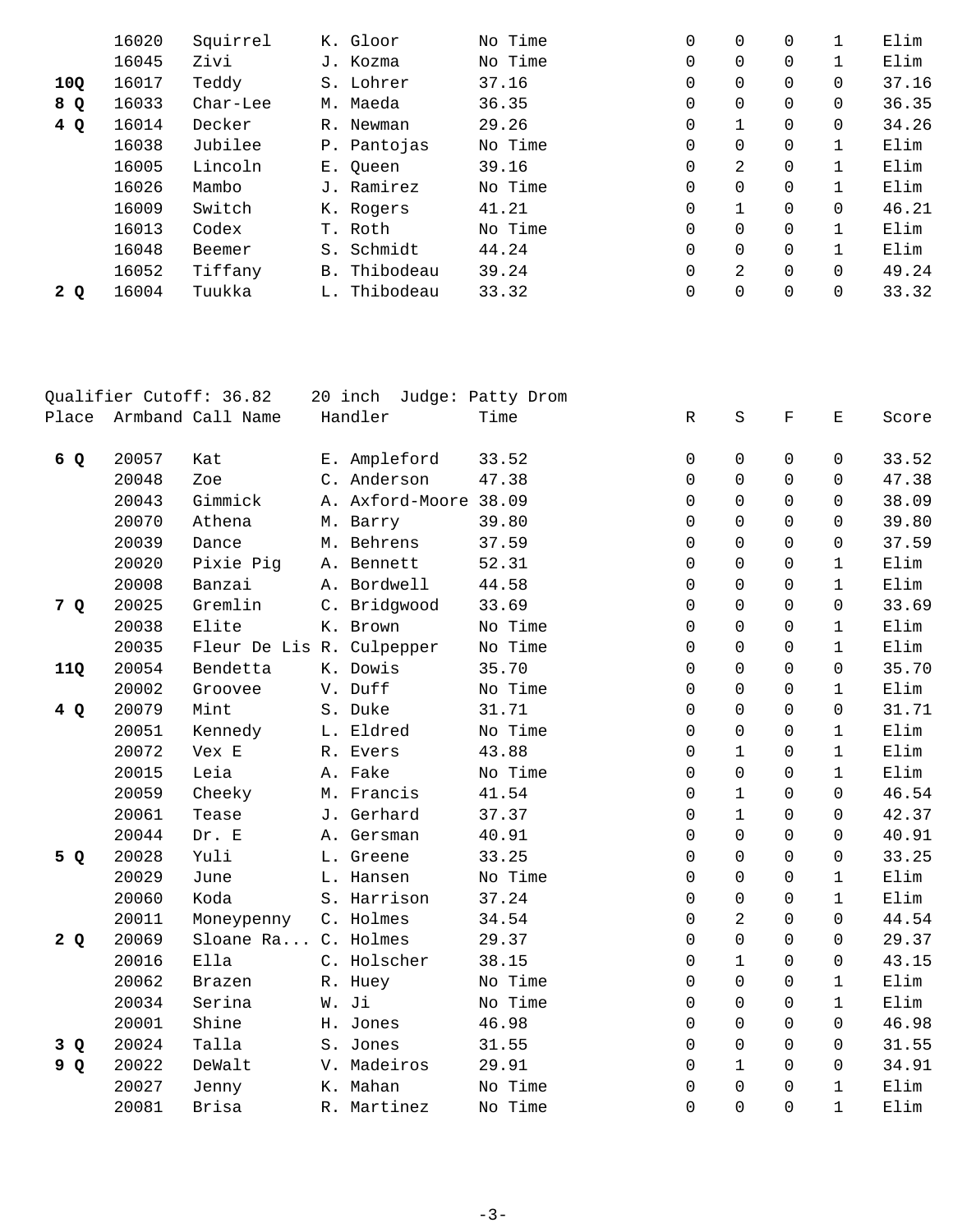|     | 20032 | Kaya        | G. Mortley  | 34.79   | 0           | 1              | $\mathbf 0$ | $\Omega$     | 39.79 |
|-----|-------|-------------|-------------|---------|-------------|----------------|-------------|--------------|-------|
|     | 20063 | Brilliant   | C. Ragan    | No Time | $\Omega$    | $\Omega$       | $\Omega$    | $\mathbf{1}$ | Elim  |
|     | 20078 | Fuzzy Knu   | M. Rock     | Absent  |             |                |             |              |       |
|     | 20005 | Guess       | M. Rock     | Absent  |             |                |             |              |       |
|     | 20041 | Cinder      | K. Rogers   | No Time | $\mathbf 0$ | $\mathbf 0$    | 0           | 1            | Elim  |
|     | 20019 | Venus       | J. Sabraski | 35.39   | $\mathbf 0$ | $\overline{a}$ | $\mathbf 0$ | $\Omega$     | 45.39 |
| 10Q | 20004 | Kindle      | K. Schaefer | 35.68   | $\mathbf 0$ | 0              | 0           | $\Omega$     | 35.68 |
|     | 20012 | Siryn       | R. Schnulle | Absent  |             |                |             |              |       |
|     | 20009 | The Cutter  | D. Scott    | 50.66   | $\mathbf 0$ | $\mathbf 0$    | 0           | $\mathbf 1$  | Elim  |
| 12  | 20064 | Lucero      | R. Segui    | 37.15   | $\mathbf 0$ | 0              | $\mathbf 0$ | $\Omega$     | 37.15 |
|     | 20066 | Stun        | M. Sheard   | 32.04   | $\mathbf 0$ | 2              | $\Omega$    | $\Omega$     | 42.04 |
| 8 Q | 20013 | Crave       | J. Siegel   | 34.68   | $\mathbf 0$ | 0              | $\mathbf 0$ | $\Omega$     | 34.68 |
|     | 20010 | Diva        | L. Slusher  | 53.11   | 0           | 0              | $\mathbf 0$ | $\mathbf{1}$ | Elim  |
|     | 20053 | Hype        | L. Slusher  | 40.29   | 0           | 0              | 0           | $\mathbf{1}$ | Elim  |
|     | 20065 | Nuddge      | D. Smith    | 41.60   | $\mathbf 0$ | 0              | $\Omega$    | $\Omega$     | 41.60 |
|     | 20045 | Tesla       | L. Snyder   | No Time | $\Omega$    | $\Omega$       | 0           | $\mathbf{1}$ | Elim  |
|     | 20042 | Damuraz     | M. Speagle  | 30.82   | $\mathbf 0$ | 2              | 0           | $\Omega$     | 40.82 |
|     | 20050 | Robin       | Z. Tang     | 36.30   | $\mathbf 0$ | 3              | 0           | $\mathbf 0$  | 51.30 |
|     | 20080 | Cheetah     | K. Wilson   | No Time | 0           | 0              | 0           | $\mathbf{1}$ | Elim  |
|     | 20021 | Vex W       | L. Woodside | No Time | $\mathbf 0$ | 0              | $\Omega$    | $\mathbf{1}$ | Elim  |
|     | 20014 | Fate        | J. Yates    | 35.59   | $\mathbf 0$ | $\mathbf 0$    | $\Omega$    | $\mathbf{1}$ | Elim  |
| 1 Q | 20074 | Taupe This! | A. Zerm     | 27.46   | 0           | 0              | $\mathbf 0$ | $\mathbf 0$  | 27.46 |
|     | 20026 | Sunny       | X. Zhou     | 29.41   | 0           | $\overline{2}$ | 0           | 0            | 39.41 |
|     |       |             |             |         |             |                |             |              |       |

| Qualifier Cutoff: 35.34 |       | 22 inch           | Judge: Patty Drom |         |             |             |             |              |       |
|-------------------------|-------|-------------------|-------------------|---------|-------------|-------------|-------------|--------------|-------|
| Place                   |       | Armband Call Name | Handler           | Time    | $\mathbb R$ | $\rm S$     | $\mathbf F$ | $\mathbf E$  | Score |
|                         |       |                   |                   |         |             |             |             |              |       |
|                         | 22091 | Racer             | B. Ambruzs        | No Time | 0           | 0           | 0           | 1            | Elim  |
|                         | 22012 | Drogon            | E. Ampleford      | No Time | $\mathbf 0$ | 0           | $\Omega$    | 1            | Elim  |
|                         | 22087 | Nakoma            | B. Anderson       | No Time | $\Omega$    | 0           | $\Omega$    | 1            | Elim  |
|                         | 22041 | Wilson            | J. Arenson        | 34.77   | $\mathbf 0$ | 2           | $\mathbf 0$ | $\Omega$     | 44.77 |
|                         | 22031 | Pressa            | C. Atchison       | No Time | $\mathbf 0$ | 0           | $\mathbf 0$ | 1            | Elim  |
| 31Q                     | 22088 | Franky            | B. Baker          | 29.21   | 0           | 1           | $\mathbf 0$ | $\Omega$     | 34.21 |
|                         | 22017 | Moon B            | L. Bartol         | No Time | $\mathbf 0$ | 0           | $\mathbf 0$ | 1            | Elim  |
|                         | 22097 | Fame              | J. Boggs          | 29.67   | $\mathbf 0$ | 2           | $\Omega$    | $\Omega$     | 39.67 |
|                         | 22075 | Kickit            | J. Boggs          | 35.35   | $\mathbf 0$ | $\mathbf 1$ | $\Omega$    | $\Omega$     | 40.35 |
|                         | 22145 | Speedy            | J. Boggs          | 36.45   | $\mathbf 0$ | 0           | $\Omega$    | 0            | 36.45 |
|                         | 22023 | Cassi             | L. Brigante       | No Time | $\mathbf 0$ | $\Omega$    | $\Omega$    | $\mathbf{1}$ | Elim  |
|                         | 22105 | Pixie             | G. Carlson        | 37.09   | $\mathbf 0$ | 0           | $\mathbf 0$ | 0            | 37.09 |
| 8 Q                     | 22033 | Truth             | A. Carter         | 29.72   | $\mathbf 0$ | 0           | $\Omega$    | $\Omega$     | 29.72 |
| 18Q                     | 22069 | Ariel Ray         | J. Chen           | 32.09   | $\mathbf 0$ | 0           | $\Omega$    | $\Omega$     | 32.09 |
|                         | 22055 | Zuri              | R. Clark          | 37.06   | $\mathbf 0$ | 2           | $\Omega$    | $\Omega$     | 47.06 |
|                         | 22152 | Varsity           | K. Clement        | No Time | $\mathbf 0$ | 0           | $\Omega$    | $\mathbf 1$  | Elim  |
|                         | 22057 | Plenty            | M. Closson        | 33.41   | $\mathbf 0$ | $\mathbf 1$ | $\Omega$    | $\Omega$     | 38.41 |
|                         | 22137 | Rex               | S. Cochran        | 33.68   | $\mathbf 0$ | $\mathbf 1$ | $\mathbf 0$ | 0            | 38.68 |
|                         | 22098 | Zen               | J. Collins        | No Time | $\mathbf 0$ | 0           | $\Omega$    | $\mathbf{1}$ | Elim  |
|                         | 22154 | Player            | L. Cope           | No Time | $\mathbf 0$ | 0           | $\Omega$    | $\mathbf{1}$ | Elim  |
|                         | 22114 | Dew               | E. Coupe          | 31.46   | $\mathbf 0$ | $\mathbf 1$ | $\Omega$    | $\Omega$     | 36.46 |
| 25Q                     | 22004 | Angel             | W. Crawshaw       | 33.46   | $\mathbf 0$ | 0           | $\Omega$    | 0            | 33.46 |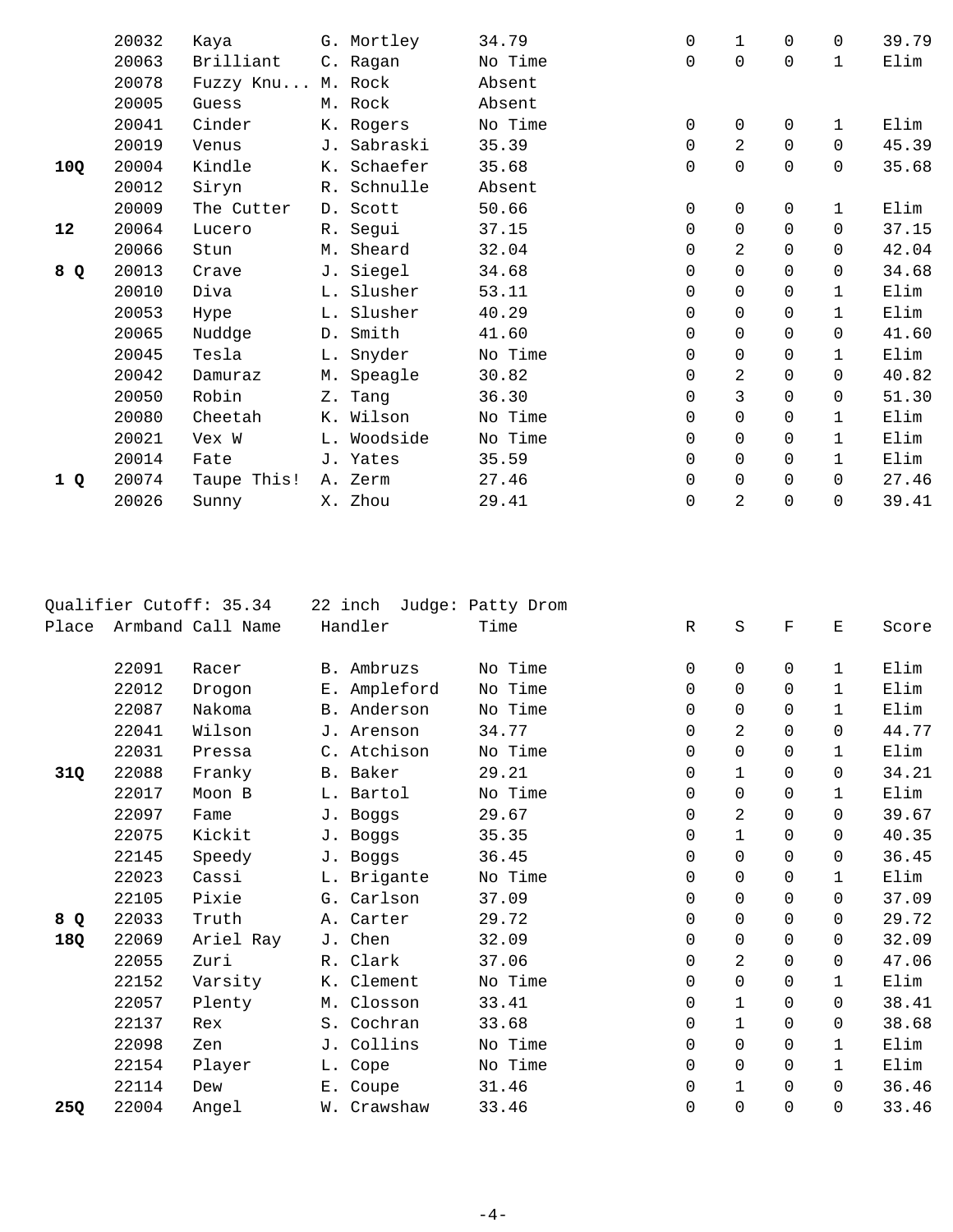| 19Q | 22054 | Charlie    | W. Crawshaw             | 32.84   | 0<br>0                     | $\Omega$<br>0               | 32.84 |
|-----|-------|------------|-------------------------|---------|----------------------------|-----------------------------|-------|
| 23Q | 22106 | Torque     | D. Cresswell            | 33.36   | 0<br>0                     | $\Omega$<br>0               | 33.36 |
|     | 22042 | Remington  | C. Deen                 | 37.20   | $\mathbf{1}$<br>0          | $\Omega$<br>$\Omega$        | 42.20 |
|     | 22051 | Shazam     | B. DeLaune              | 28.90   | 2<br>$\mathbf 0$           | 0<br>0                      | 38.90 |
| 4 Q | 22029 | Glance     | S. Dos                  | 28.85   | $\mathbf 0$<br>0           | $\Omega$<br>$\Omega$        | 28.85 |
| 35Q | 22065 | Peat       | S. Duke                 | 29.84   | $\mathbf{1}$<br>0          | 0<br>0                      | 34.84 |
|     | 22144 | Radler     | C. Egyed                | No Time | $\mathbf 0$<br>0           | $\mathbf 0$<br>$\mathbf{1}$ | Elim  |
| 5 Q | 22132 | Nebraska   | A. Eifert               | 28.90   | $\mathbf 0$<br>0           | 0<br>0                      | 28.90 |
|     | 22047 | Wager F    | A. Fake                 | No Time | 0<br>0                     | 0<br>1                      | Elim  |
| 12Q | 22107 | Ender      | F. Ferraiuolo           | 30.83   | $\mathbf 0$<br>0           | $\Omega$<br>0               | 30.83 |
|     | 22143 | Pearl      | T. Fleckenstein No Time |         | $\mathbf 0$<br>0           | 0<br>$\mathbf{1}$           | Elim  |
|     | 22150 | Johnny B   | J. Gauntt               | 35.08   | $\mathbf 1$<br>0           | 0<br>0                      | 40.08 |
| 10Q | 22122 | Smartie    | S. Goodwin              | 30.52   | $\mathbf 0$<br>$\mathbf 0$ | 0<br>0                      | 30.52 |
|     | 22040 | Jackpot    | L. Gormican             | 36.27   | 1<br>0                     | 0<br>$\mathbf{1}$           | Elim  |
|     | 22006 | Shiver     | N. Hall                 | 30.71   | $\mathbf{1}$<br>0          | $\Omega$<br>$\Omega$        | 35.71 |
| 17Q | 22078 | #Winning   | M. Hanson               | 32.04   | $\mathbf 0$<br>0           | 0<br>0                      | 32.04 |
|     | 22120 | Cruz'N     | S. Henry                | 30.83   | $\mathbf 1$<br>$\mathbf 0$ | 0<br>0                      | 35.83 |
|     | 22052 | Viper      | D. Hill                 | No Time | $\Omega$<br>0              | $\Omega$<br>$\mathbf{1}$    | Elim  |
|     | 22038 | Phoenix    | R. Holford              | 36.17   | 0<br>$\Omega$              | $\Omega$<br>0               | 36.17 |
| 2Q  | 22147 | Fia        | C. Holm                 | 28.25   | $\mathbf 0$<br>$\mathbf 0$ | $\mathbf 0$<br>0            | 28.25 |
|     | 22095 | Ecru       | R. Horiuchi             | 35.48   | $\mathbf 0$<br>$\mathbf 0$ | 0<br>0                      | 35.48 |
|     | 22001 | Elvis      | T. Horn                 | 43.26   | $\mathbf 0$<br>0           | 0<br>0                      | 43.26 |
|     | 22099 | Fixx       | R. Huey                 | No Time | $\mathbf 0$<br>0           | $\Omega$<br>$\mathbf{1}$    | Elim  |
|     | 22080 | Amp H      | S. Hughes               | 35.82   | $\mathbf 1$<br>0           | 0<br>0                      | 40.82 |
|     | 22061 | Rhythm     | L. Husson               | No Time | 0<br>0                     | 0<br>$\mathbf 1$            | Elim  |
|     | 22068 | P!nk       | S. Jacobs               | 41.64   | $\mathbf 1$<br>0           | $\Omega$<br>$\Omega$        | 46.64 |
|     | 22085 | Hopi       | L. Johnson              | 34.03   | $\mathbf{1}$<br>0          | $\Omega$<br>0               | 39.03 |
| 13Q | 22127 | Gypsy      | S. Knill                | 31.24   | $\mathbf 0$<br>0           | $\Omega$<br>$\Omega$        | 31.24 |
| 28Q | 22135 | Bodie      | J. Kronbach             | 29.04   | $\mathbf 1$<br>$\mathbf 0$ | 0<br>0                      | 34.04 |
|     | 22072 | Mari       | J. Kurlander            | 41.61   | $\mathbf 0$<br>0           | 0<br>1                      | Elim  |
|     | 22112 | Libbi      | L. Landers              | No Time | 0<br>0                     | 0<br>1                      | Elim  |
| 21Q | 22056 | Seven      | R. LaRocque             | 32.94   | $\mathbf 0$<br>0           | $\Omega$<br>$\Omega$        | 32.94 |
| 34Q | 22131 | Ast'N      | N. Lende                | 29.70   | $\mathbf 1$<br>0           | 0<br>0                      | 34.70 |
|     | 22009 | Seeker     | N. Levesque             | 30.62   | $\mathbf 1$<br>$\mathsf 0$ | $\mathbf 0$<br>0            | 35.62 |
| 11Q | 22104 | Venture    | N. Levesque             | 30.56   | 0<br>0                     | 0<br>0                      | 30.56 |
|     | 22081 | BAM!       | S. Levine               | 32.67   | $\overline{0}$<br>0        | $\mathbf 0$<br>$\mathbf{1}$ | Elim  |
| 14Q | 22032 | Strider    | D. Lukas                | 31.29   | 0<br>0                     | 0<br>0                      | 31.29 |
|     | 22151 | Beinn      | L. Medcraft             | 39.84   | $\overline{a}$<br>0        | 0<br>0                      | 49.84 |
| 26Q | 22130 | Banshee    | K. Miller               | 28.56   | $\mathbf 1$<br>0           | $\Omega$<br>0               | 33.56 |
| 24Q | 22136 | Faith      | J. Moll                 | 33.42   | $\overline{0}$<br>0        | $\Omega$<br>$\Omega$        | 33.42 |
| 30Q | 22059 | Zoey       | E. Momiyama             | 29.10   | $\mathbf 1$<br>0           | $\mathbf 0$<br>0            | 34.10 |
|     | 22045 | Hero       | S. Nichols              | 38.84   | $\mathbf 0$<br>0           | 0<br>$\mathbf{1}$           | Elim  |
| 36Q | 22022 | Outspoken  | A. Peach                | 35.34   | 0<br>0                     | 0<br>0                      | 35.34 |
|     | 22053 | Pink Floyd | A. Peach                | No Time | $\mathbf 0$<br>0           | $\Omega$<br>1               | Elim  |
| 7 Q | 22071 | Taken      | W. Peluse               | 29.54   | 0<br>$\mathbf 0$           | $\mathbf 0$<br>0            | 29.54 |
|     | 22043 | Beckett    | A. Popper               | 40.08   | $\mathbf 0$<br>0           | 0<br>0                      | 40.08 |
|     | 22121 | Rosie      | D. Pubillones           | 40.78   | $\mathbf 1$<br>0           | $\Omega$<br>0               | 45.78 |
|     | 22092 | Derby      | R. Quinones             | No Time | $\mathbf 0$<br>0           | $\Omega$<br>1               | Elim  |
| 33Q | 22134 | Reese      | C. Ragan                | 29.58   | $\mathbf 1$<br>0           | $\mathbf 0$<br>0            | 34.58 |
| 22Q | 22140 | Mystery    | A. Reinkemeyer          | 28.24   | $\mathbf 1$<br>0           | 0<br>0                      | 33.24 |
|     | 22050 | Ziva       | E. Rodriguez            | 35.65   | $\mathbf 0$<br>0           | 0<br>0                      | 35.65 |
| 15Q | 22044 | Blitz      | K. Rohr                 | 31.36   | $\mathbf 0$<br>0           | 0<br>0                      | 31.36 |